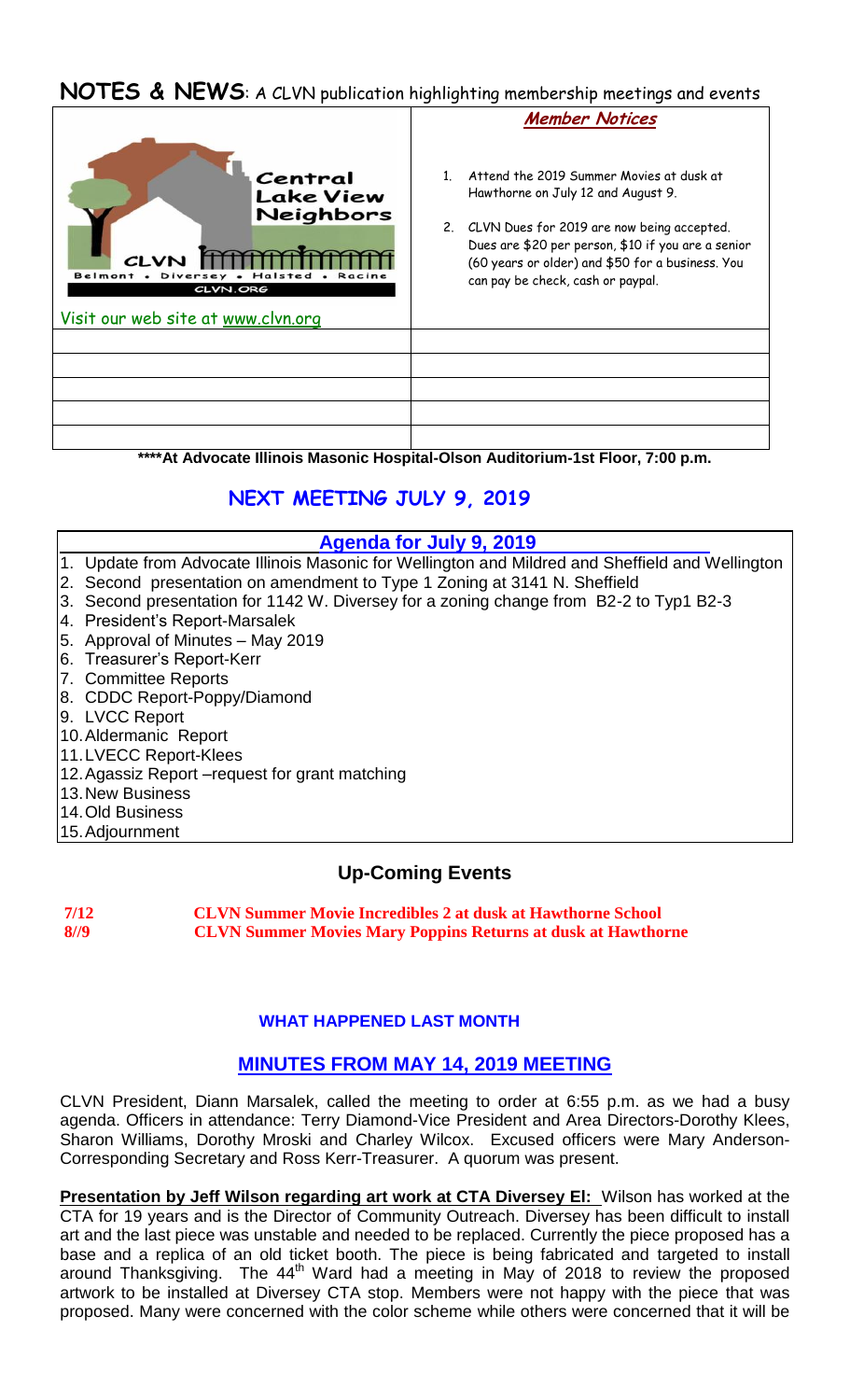a graffiti magnet. Wilson indicated the piece with be made with a gloss so graffiti can be removed which takes a few days to remove after reported. Jeanne Saliture stated the piece was better than what she saw previously. Wilson told us we can get the piece or work with the alderman if the community doesn't want the piece and start the process all over which takes time. You can contact Wilson at [jwilson@transitchicago.com](mailto:jwilson@transitchicago.com) with your comments and send them to CLVN. There will be a flyover meeting for the modernization of the el on May 29, 2019 from 6-8 p.m. at the Center on Halsted.

**Presentation by Susan Nordstrom Lopez of Advocate Illinois Masonic Hospital**: Susan Nordstrom Lopez introduced Jim Tracy to present for the hospital. The hospital wants to amend the PD (planned development) to add a parking garage on Sheffield between Wellington and Nelson, raze the former cancer center at Mildred and Wellington and to replace the building on Nelson to extend the new Center for Advanced Care to the el track. Construction of the parking garage could take 15-16 months. The Hospital hopes to file an amendment to the PD by the end of May. They will also return to CLVN at the July meeting for updates. The building on Nelson has no design approval yet which may start in the fall and takes about a year to complete. The former cancer center at Wellington will be razed and a 4 story office building will replace it. There will be a 3 ft setback on Wellington and a 7 ft. setback on Mildred. The building will have a glass and brick character and will be similar in scale to the parking garage to the west. A preliminary drawing is available, more information will be provided at the July meeting. The south lot will be used for construction staging and will be restored to the surface parking lot for individuals to park on when visiting the building.

The lot at Sheffield and Wellington will be expanded as the Hospital purchased the property where the Thai restaurant and residential house were located on Wellington by the el tracks. They hope to amend the PD50 sub area D by razing the two buildings and building a new structure. They want to have physical therapy on the first floor and parking on the upper floors. Michael Worthman of Kloa provided information on a parking study. Six intersections were observed at peak periods from 7-9 a.m. and 4-6 p.m. They hope to have access to the building on Nelson to minimize the impact on Sheffield and Wellington. A final study will be completed in May.

Currently there are 1645 parking stalls on campus including 4 surface lots. A shuttle moves employees from parking lots to the Hospital. Approximately 287 spaces will be lost and some parking leases are being terminated. The final number of spaces will be 1358 with an effective inventory of 1290. The Hospital states that it needs 456 more parking spaces.

The proposed parking structure will be 6 stories. The elevation facing Sheffield would be 62 feet high in the front and the rear would be 74 feet high by the el tracks. The hospital wants to conceal the light illuminating from headlights and lights in the garage from the neighbors on Sheffield with metal screens on the windows which allows for ventilation. Landscape would remain the same and a small pocket park would be added on Nelson. All healthy trees will remain. They want the exterior facing west to look residential. They would house 30 parking spots for the physical therapy users.

Concerns were raised about the parking study being done in March. It is recommend they do the study when the VIC has a show, Cubs are playing and on weekends. The Hospital found underground parking to not be financially feasible. They are still deciding signage for the structure. Individuals looking at the garage could see the cars on the top deck. A question was raised to move the physical therapy to lower the height of the building. The hospital indicated the alderman wants commercial on the first floor. Some residents were concerned about the metal screens making the building look like an institution. Other residents were concerned about a potential drop off on Sheffield. Concerns were raised this will be a traffic nightmare and with Uber cars will be doubled parked all the time.

**Presentation for 1039 W. Belmont:** Terry Diamond presented on behalf of the CLVN Planning and Zoning Committee. The owner made 2 presentations at our meetings. The proposed new building would house a restaurant on the first floor, banquet room on the second floor and residences on the third and fourth floors. A zoning change is needed because the building will be approximately 25 feet larger than permitted under B3-2 zoning. The CLVN Planning and Zoning Committee recommended the zoning request to change from B3-2 to B3-3 along with a restrictive covenant and Type 1 zoning which defines the building's height, size and elevations and design. A vote was taken with the result 17 in favor which was a unanimous vote. .

**First Presentation by 1142 W. Diversey:** Daniel Box and the owner of the property presented. Currently the property is a 2 story building which they will raze. They are proposing a 4 story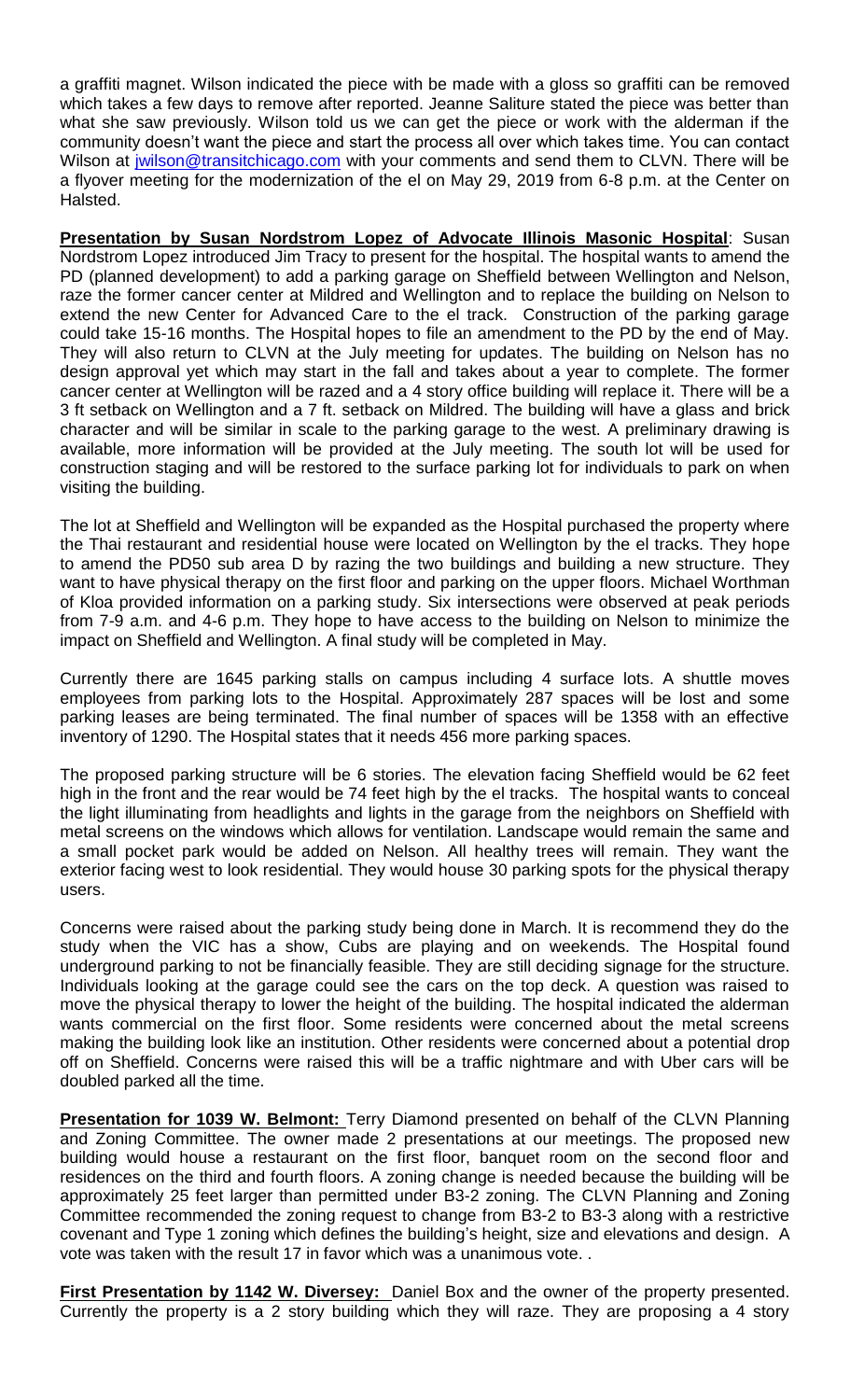building with 6 dwellings. Currently the building houses 3 dwelling units. The current height of the building is 45 feet and they seek 47 feet. There would be three parking spots located in the rear. They would need 24 feet for the 3 parking spots. This is a transit oriented development so they do not need 1 spot per unit. They plan to have apartments in the building. Garbage bins would be located in the rear. The rent would be \$2500-\$3000.00 per month. Some units would be 2 bedrooms. The units will be small. No elevator is planned. The current lot size is 24 x 124.19 or 2,980 square feet. Under B2-2 zoning they could put a store or commercial use on the first floor and three units above. Some concerns were raised as to the number of units proposed due to density and garbage pickup. Marsalek indicated the matter will be referred to the CLVN Planning & Zoning Committee for review. The owner will return to the July  $9<sup>th</sup>$  meeting to make a second presentation.

**First presentation by 3141 N. Sheffield to Amend the Type 1 Zoning: In 2013 Type 1 zoning** was approved for the property. The building has 5000 ft. of commercial space on the first floor. The space has been difficult to market. They are now proposing to convert the commercial space into 6 residential units. They will need to amend the Type 1 Zoning to do this. Jeanne Saliture read a letter on behalf o the Vic residences at 3140 N. Sheffield concerning the roof mechanicals which their building has to view. The glare and shine from the metal mechanicals has created a negative quality of life for their residents. She also proposed several alternatives to address the mechanical unit issues. She has also contacted CLVN and the Alderman's office to address these issues. When the Type 1 rendering was shown to CLVN in 2013 the mechanicals were not explained to CLVN. The commercial space is not likely to be leased due to the lines from the VIC Theater which are in front of the space. They have sought a day care and various other businesses to come to the space which have been unsuccessful. They will return to the July  $9<sup>th</sup>$  meeting to make a second presentation. Marsalek refereed this matter to the CLVN Planning and Zoning Committee.

**President's Report:** The Community Policing and CLVN meetings for 2019 will be July 9, Sept.10 and Nov. 12. Marsalek reminded members that CLVN dues for 2019 were due January 1, 2019 and are now being accepted. You can pay on paypal or send to our Treasurer, Ross Kerr, 3033 N. Clifton, Chicago. Thanks to Kirkwood and all who supported the CLVN Wine Tasting on April 28, 2019. The event was successful and we tasted some great wines. If you purchased wines do not forget to pick them up from Kirkwood. Thanks to all who purchased flowers from the CLVN Flower Sale. We will be planting corners and adding mulch so let us know if you can volunteer to help with the corners. Also the corner signs will be up shortly. Our summer movies are scheduled for June 7, July 12 and August 9. Thanks to the Chicago Cubs for providing tickets for members to attend a game. Commander Buslik is retiring on May 22, 2019 and we wish him well with his retirement. Our new Commander will be Christopher Papaioannou.

**Treasurer's Report**: Marsalek reported for Kerr. The account balance for all our accounts is \$21,421.12. Income was from memberships, wine tasting and flower sale. Expenses will be flower sale and we also paid the licensing fee for the summer movies. We have 111 paid members of which 16 are business members, 52 seniors and 43 standard memberships. The profit from the wine tasting was \$895.00

**Approval of March 12, 2019 Minutes**: A motion was made by Terry Diamond to approve the minutes from March 12, 2019 which was seconded by Jim Kink. The motion passed unanimously.

Ald. Report: Marsalek reported for Jessup that the 19<sup>th</sup> District has 379 staff. However, Mayor Emanuel joined Superintendent Johnson last Saturday to announce that 10 new probationary police officers would be coming to the 19th District. The Alderman's office is waiting on a formal update from CPD and the Mayor's Office to confirm the net increase of officers.

#### Infrastructure

People's Gas was called back out to 1129 W. Wellington about the smell of gas recently. A technician went out and tested below the soil and made the determination that a leak was still present. Northern Pipe Line (NPL) crews were on site today performing additional inspections within the street. Once crews verify where this new leak is they will begin excavating to affect the repairs. Parking Restrictions: "No Parking" signs will be posted, as needed, to bring in needed equipment and maintain a lane in each direction throughout this work. Parking will be restricted during work hours, generally 7:00 a.m. to 4:00 p.m., Monday through Friday. Updates on this work will be in our weekly e-newsletter.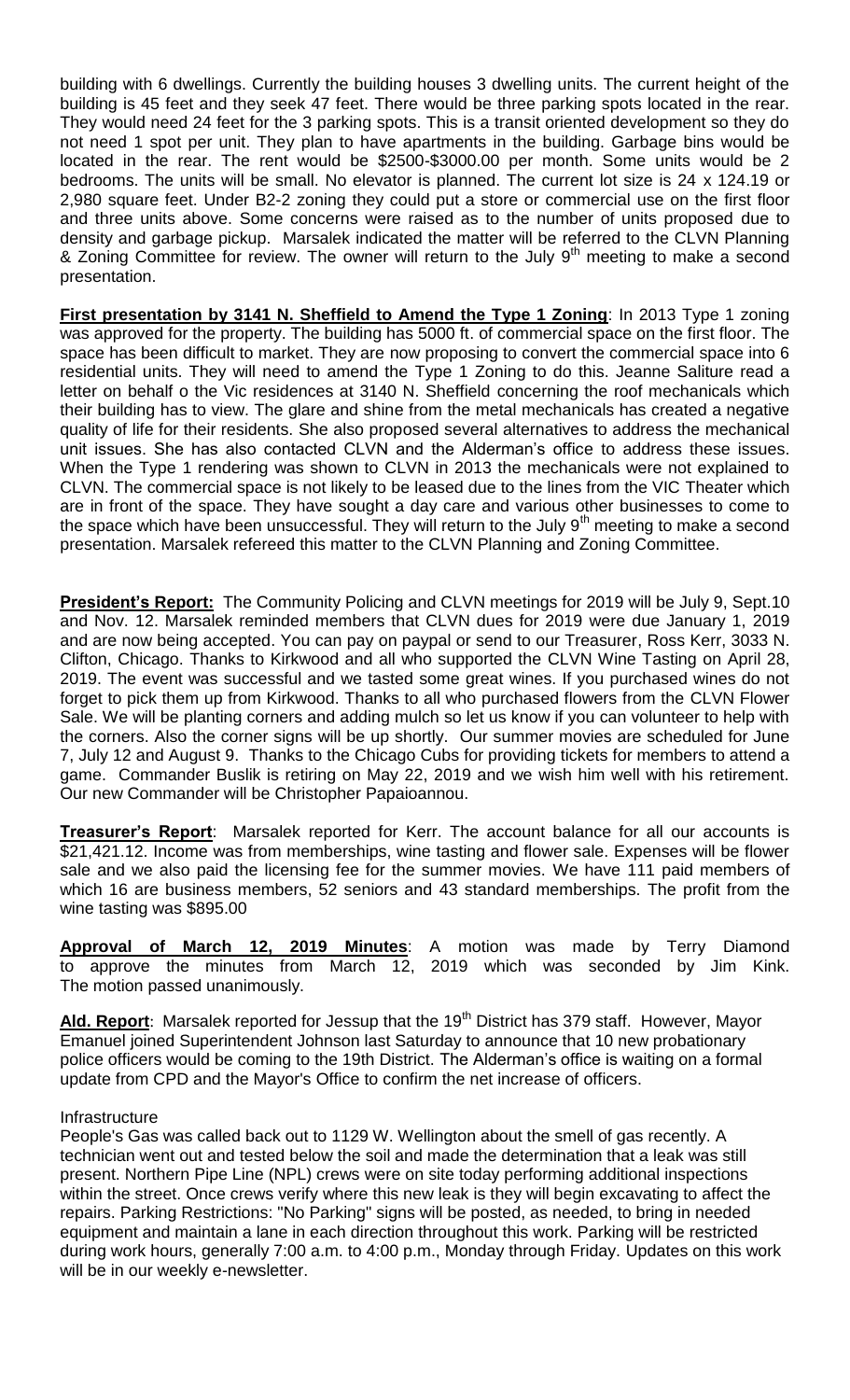### Tax Assessment Appeals

The window to appeal assessments in Lake View Township is open from April 30 to May 30, 2019. Staff from Commissioner Gainer's office will be on hand to assist with appealing 2019 assessments in the 44th Ward office on Friday, May 17th. For best chances to successfully appeal, consider bringing recent photographs of your home. Please note new rules this year:

The Commissioner's office cannot assist with appeals for condos in buildings with more than 6 units. They can assist with condo appeals in buildings with 6 units or less, but can only work with an HOA president, treasurer or secretary. If you are unable to attend, Commissioner Gainer's office can assist with appeals over the phone! Please call (312) 603-4210 to get started.

## **Sculpture**

CTA will be there to discuss the Diversey station but should also mention the upcoming RPM events (north of the CLVN area but still impactful). The Chicago Sculpture Exhibit (CSE) installs have begun! A new piece, sponsored by Illinois Masonic, will be installed at 829 W. Wellington (location of last year's) towards the end of the month. The artist is Jaci Willis, an Illinois native and the piece will be titled "Blue Horizon". Stay tuned and feel free to greet the artist when she is installing! [www.chicagosculptureexhibit.org](http://www.chicagosculptureexhibit.org/)

### Summer is Coming

The Belmont-Sheffield Music Festival is Saturday and Sunday of Memorial Day Weekend. Sheffield will be closed from Belmont to Roscoe for the festival and staging. The Chicago Pride Parade is Sunday, June 30th. Planning meetings for the parade should begin in the next few weeks and all community organization presidents will be invited to attend.

## **Planning & Zoning Committee Report:** Diamond gave the report during the 1039 W. Belmont presentation.

**CDDC Report**: Poppy reported Advocate Illinois Masonic spoke about their Phase II redevelopment plans. Their presentation was the same presentation given to CLVN members in early March. They plan on demolishing the building at Wellington and Mildred, building a parking deck on Sheffield where the gravel lot is located, and demolishing the Wilton Building so that the building on Barry can continue along the same setback to the el tracks. No drawings were provided at this time. A parking study is underway and should be ready to present to the community at both CLVN and CDDC in May. New 28-unit Townhouse Development at 1225 West School was previewed. This is the site of a former small commercial cabinet business was located. It is directly across the street from the park on School. While the RT-4 zoning would allow for 40 units, the developer has decided to go with fewer and build to fit more what is in the neighborhood. These 4 level luxury homes will have options for elevators within the home. Homes will sell between \$1.2 - \$1.5 million, with availability in Spring 2020. The next CDDC meeting is May 22.

**LVCC Report:** Klees reported she was not able to attend the meeting and had no report.

**Lake View East Chamber of Commerce**: Maureen Martino reported the private security is seeing many garage doors left open in the 2900 blocks of Sheffield and Kenmore. Crime is down and she thinks private security has helped to keep crime down. They will be a sponsor for the CLVN summer movies. They have begun power washing. They are looking at areas for a Cherry Blossom project. The flower pots should be planted after May 15, 2019. If you see items that need to be addressed let her know. They will hold a rummage sale on June 9, 2019 from 10a.m.-4p.m. The Belmont Sheffield Music festival will be held on May 25 and May 26. They are looking for bartenders for the early shifts from 11a.m.-3p.m. Home Run Inn Pizza has closed and the building is being sold. Hollywood Mirror on Belmont and Penny's Noodles on Diversey have closed. Andy's Tai Kitchen formerly on Wellington has moved into Penny's Noodles space on Diversey.

**Chicago Cubs**: No Report. Marsalek thanked the Cubs for providing tickets to CLVN. It was cold at the game but fun.

**Agassiz School report:** Marsalek reported for Principal Mira Webber. Agassiz Elementary was awarded a \$10,000 grant from [Boeing](https://www.boeing.com/) to implement a STEM lab called the [FUSE Studio.](https://www.fusestudio.net/) The FUSE Studio is a hands-on, inquiry-based, project-based learning lab that promotes STEM exploration through innovative challenges. It is a natural connection to the Design Class already taught as part of the IB Program and will further develop this course, as well as build new opportunities for students.